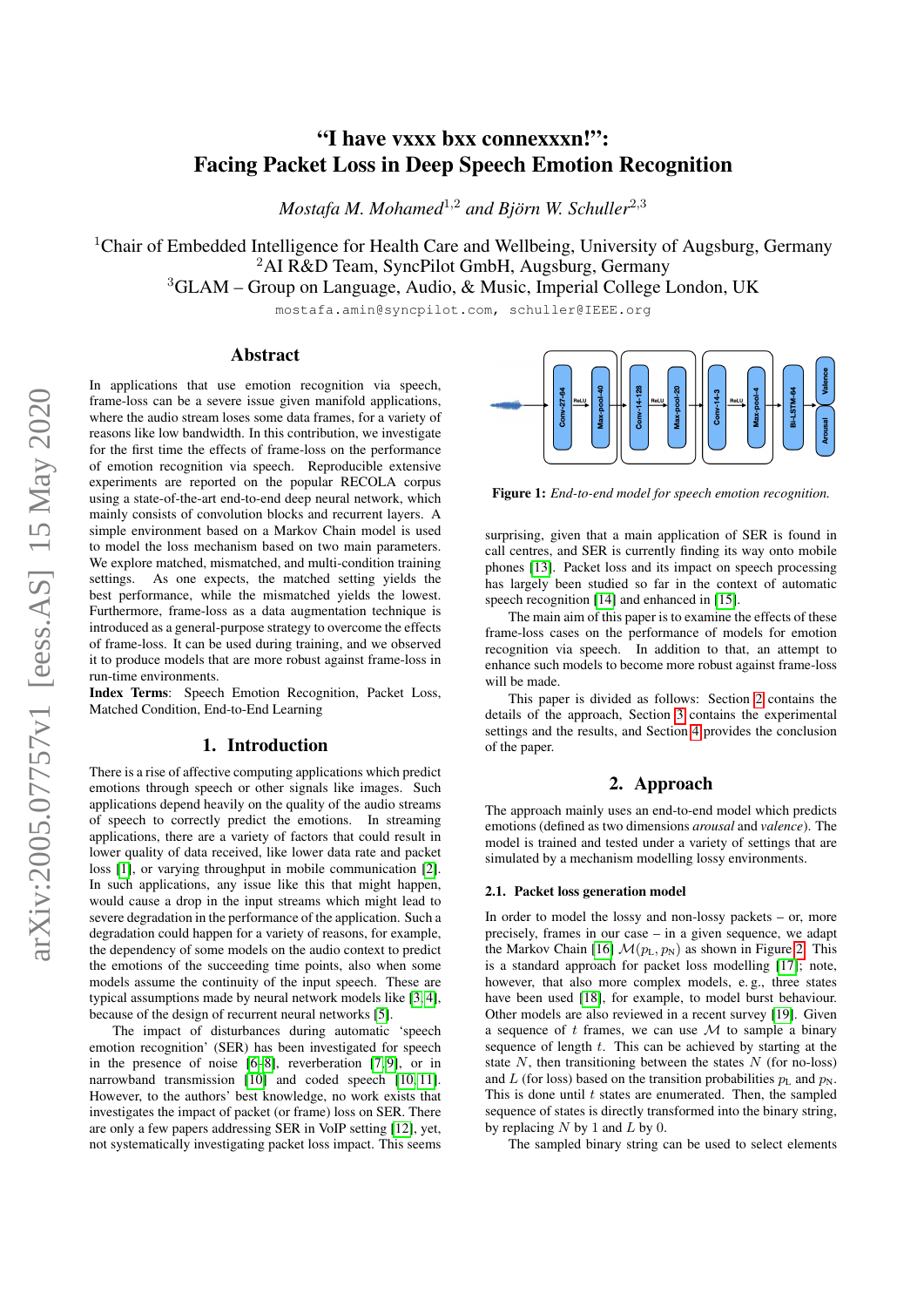<span id="page-1-1"></span>

Figure 2: *Markov Chain*  $\mathcal{M}(p_L, p_N)$  *that samples a binary sequence, that can be used as a mask for loss or non-loss combinations.*

<span id="page-1-2"></span>

|                                 | low $p_L$ | high $p_L$                         |
|---------------------------------|-----------|------------------------------------|
| high $p_N$   stable             |           | sudden breakdown                   |
| $\frac{\partial w}{\partial x}$ |           | low bandwidth   extremely unstable |

Table 1: *How different values of*  $p_N$  *and*  $p_L$  *may model different environments with different causes for frame-loss.*

from the given sequence, where the frames at positions with corresponding character '1' are the only frames taken. For example, a binary sequence 01101 would select the frames  $y_2, y_3, y_5$  from the sequence  $y_1, y_2, y_3, y_4, y_5$ .

The intuition behind this model is that it can mimic a variety of possibilities. The value of  $p_N$  models the overall stability of the system, in particular, how unlikely it is that a frame-loss error might occur. Additionally, the value of  $p<sub>L</sub>$ models the intensity of frame-loss when it occurs. High values of  $p_L$  correspond to persistent errors that stay long. Different combinations of these can correspond to different possibilities as shown in Table [1.](#page-1-2) An environment with a low bandwidth could be thought of as to have low values for both parameters, which mirrors a scenario of frequent non-persistent frame-loss issues. If both parameters have high values, this mirrors an environment with a low chance of a persistent breakdown event.

Furthermore, we will need to drop frames from two sequences simultaneously, mainly when one is an input audio sequence  $X$  and the other is  $Y$  which consists of the output labels sequence. Even though, both correspond to the same duration of time, still the sample rate of  $X$  is higher than that of  $Y$ . For simplicity, it is assumed that the sample rate of  $X$  is a multiple of the sample rate of  $Y$ , with a multiplicative factor r. Based on that assumption, if we acquired a binary string  $M_Y$ from the model  $M$  to drop the frames of the output labels  $Y$ , then we can construct a mask  $M_X$  to drop the corresponding elements of  $X$ . The mask  $M_X$  is constructed by repeating each element of  $M_Y$  for r times in place. For example, if  $r = 3$ and the mask '1011' is used to drop frames from  $Y$ , then  $X$ is dropped using '111000111111'. This mechanism ensures that the dropping of frames corresponds to the same time tags. Eventually, the given Markov Chain  $\mathcal{M}(p_L, p_N)$  will sample binary strings that have an expected fraction of losses [\[20\]](#page-4-19):

$$
\frac{1-p_N}{2-p_L-p_N}.\tag{1}
$$

#### 2.2. Dataset

The dataset that is used in the experiment is the RECOLA dataset [\[21\]](#page-4-20). The training data consists of the 16 training tracks, 15 validation tracks, and 15 test tracks. Each track consists of 5 minutes of audio [\[21\]](#page-4-20), recorded at 44.1 kHz. Each track is labelled across time and the labels were collected at a frequency of 25 Hz. Each track contains one student participant with a

mean age of 22 years. The speakers spoke in a variety of languages which consisted of 33 French, 8 Italian, 4 German, and 1 Portuguese speakers. In our experiments, the audio tracks are down-sampled to 16 kHz, and the labels are down-sampled by a factor of 5 using median pooling. Since the labels for the test portion were not freely accessible at the time of the experiments, the validation portion is used for testing.

#### 2.3. Model

There needs to be a model that can recognise emotions via speech, where emotions are defined by two main dimensions *arousal* and *valence*. For this purpose, an end-to-end deep model is used, due to its simplicity and strong performance. There is one model architecture that is adapted in all the experiments, based on a variant of the model introduced by [\[3\]](#page-4-2), with slightly different hyperparameters.

The model's architecture is depicted in Figure [1.](#page-0-1) It starts with a batch normalisation layer [\[22\]](#page-4-21), followed by three convolution blocks, then a bidirectional LSTM layer [\[23\]](#page-4-22), and finally a time-distributed fully-connected layer [\[24\]](#page-4-23) (using tanh activation function) with two output features. Bidirectional LSTMs have shown to be effective in ASR [\[25\]](#page-4-24). Each of the convolution blocks or the recurrent layers are followed by a dropout layer (dropout rate 0.5) to reduce overfitting [\[26\]](#page-4-25). Each convolution block consists of a 1D convolution layer (with ReLU activation function) followed by a max-pooling layer. The convolution layers have filter sizes 27, 14, and 3 respectively. The number of output channels are 64, 128, and 128 respectively. The pooling sizes are 40, 20, and 4 respectively. The bidirectional LSTM consists of 64 output units. The sizes of the pooling layers are chosen to reduce the input sample rate from 16 kHz to an output sample rate of 5 Hz. Accordingly, the kernel layers have a padding to preserve the input length. Then, their filters' sizes are chosen to render the overlap rate  $R \approx 0.4$  as advised in [\[3\]](#page-4-2). The overlap rate is calculated by the formula:

$$
R = \frac{K - 1}{K + P - 1}.\tag{2}
$$

During training, the input and output data are segmented into frames of 20 seconds, in order to reduce the time complexity needed by the LSTM layers to operate on long sequences. The training is performed using the Adadelta optimisation algorithm [\[27\]](#page-4-26) with a learning rate of 0.5, for 200 epochs and a mini-batch size of 16. Similar to [\[3\]](#page-4-2), the loss function that is used for training is a function that would maximise the *concordance correlation coefficient* (CCC) [\[28\]](#page-4-27). The function is  $1 - \rho_c(y, \hat{y})$ , where  $\rho_c$  is the CCC, defined by the formula:

<span id="page-1-3"></span>
$$
\rho_c(x,y) = \frac{2\sigma_{xy}^2}{\sigma_x^2 + \sigma_y^2 + (\mu_x - \mu_y)^2},
$$
\n(3)

where  $\sigma_x^2$ ,  $\sigma_y^2$  are the variances of x and y respectively,  $\mu_x$ ,  $\mu_y$ are the means of x and y respectively, and  $\sigma_{xy}^2$  is the covariance of x and y. The loss function uses the CCC on the time dimension of the data, then averages the values across examples and emotions features, in order to ensure that both emotion dimensions are optimised adequately.

# 3. Experiments and Results

#### <span id="page-1-0"></span>3.1. Experimental settings

The effects of frame-loss on emotion recognition are investigated under four different settings: matched,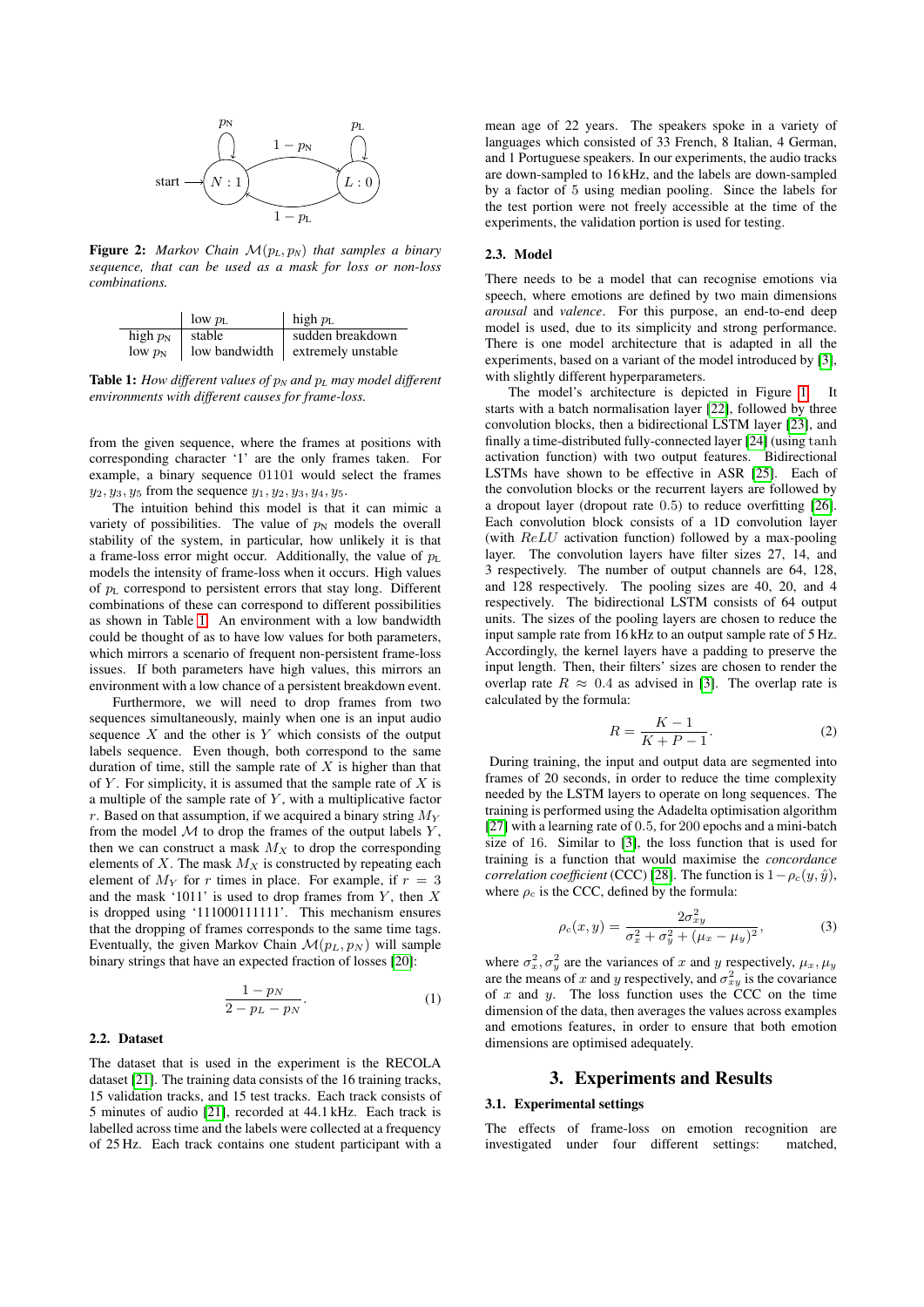<span id="page-2-1"></span>

Figure 3: *CCC scores for arousal and valence compared against different frame-drop rates, for the different training settings.*

mismatched, multi-conditions, and augmentation. The main difference between these settings is the training environment. Table [2](#page-2-0) shows the validation CCC scores for all the chosen settings. The testing environment is the same for all of them; it considers several combinations of the two parameters  $p_N$ and  $p_L$ . Depending on the chosen values for both parameters and the training setting, a corresponding model is chosen to be tested using CCC (in Equation [3\)](#page-1-3). The testing is done by applying the frame-loss (in the corresponding settings only) individually on each of the five minutes tracks, then predicting the labels for the remaining frames. The comparison between labels and predictions is then done individually for each emotion dimension, by calculating CCC on the concatenation of all tracks (since they might have different lengths after applying frame-loss).

## *3.1.1. Mismatched training*

In the mismatched setting, the training is run on the clean data without any application of frame-loss, and the same model is used for all test combinations.

## *3.1.2. Multi-conditions training*

In the multi-conditions training settings, for each training batch, two values  $p_N$  and  $p_L$  are sampled uniformly from [0.05, 1] and  $[0, 1]$  respectively. Then, accordingly, a frame-loss mask is sampled using the Markov Chain  $M$ . The sampled mask is used to drop frames for all the examples in the batch. Only one model is trained in this setting, and it is used for all test combinations. During sampling,  $p_N$  is clipped to be at least 0.05 to prevent extremely high loss of training data which degrades the training quality severely.

## *3.1.3. Matched training*

The training environment in the matched settings relies on partial multi-conditions training, because there are many test combinations of the two parameters  $p_N$  and  $p_L$ , and it would be impractical to train a model for each of those combinations. Consequently, the values are clustered in three categories: *low, medium, and high, with values in the ranges*  $[0, 1/3)$ ,  $[1/3, 2/3)$  and  $[2/3, 1]$ , respectively. Using these categories, there are nine combinations for models to be trained. In each combination, based on the chosen categories, values for both  $p_N$  and  $p_L$  are sampled uniformly for each batch (according to the corresponding categories' ranges). Similar to the multi-conditions setting, according to sampled values of  $p_N$ and  $p_L$ , a mask is generated using the introduced Markov Chain  $M$  to drop the frames of the whole batch.  $p_N$  is again clipped to

<span id="page-2-0"></span>

| setting           | $p_{\rm N}$ | $p_{\rm L}$ | arousal | valence |
|-------------------|-------------|-------------|---------|---------|
| mis               |             |             | .789    | .529    |
| $\lceil 3 \rceil$ |             |             | .815    | .502    |
| multi             | [0.05, 1]   | [0,1]       | .630    | .366    |
| match             | high        | mid         | .797    | .542    |
| match/aug         | high        | low         | .769    | .503    |
| match             | mid         | low         | .736    | .501    |
| match             | high        | high        | .729    | .489    |
| match             | mid         | high        | .702    | .452    |
| match             | mid         | mid         | .701    | .425    |
| match             | low         | low         | .662    | .426    |
| match             | low         | mid         | .650    | .405    |
| match             | low         | high        | .430    | .176    |

Table 2: *CCC scores on validation data (without any frame-loss) for the different training settings. The values mid and high correspond to the ranges*  $[1/3, 2/3)$  *and*  $[2/3, 1]$ *respectively, while low corresponds to the range* [0, 1/3) *for*  $p_L$ *, and* [0.05, 1/3] *for*  $p_N$ *. [\[3\]](#page-4-2) is shown in the second row.* 

be at least 0.05 to prevent the severe degradation of training quality. However, still some residues of the degradation is visible in the last row of Table [2.](#page-2-0) During the testing, depending on the categories in which each of the testing values of  $p_N$  and  $p<sub>L</sub>$  lie in, the model with the corresponding matching category is chosen for testing.

#### *3.1.4. Augmentation training*

In this setting, one of the models from the matched training setting is used, when  $p_L$  is low and  $p_N$  is high. This one model is then used for all the test combinations. This setup is similar to the multi-conditions setup, with one key difference, which is the model used for testing. The main aim of this setting is to examine the effectiveness of a frame-loss as a data augmentation technique [\[29\]](#page-4-28) which can be used during training with the aim to improve the results or allow the model to be more robust in degraded run-time environments.

### 3.2. Results

The results in Figure [3](#page-2-1) are comparing the scores to a single dimension, which is the ratio of dropped frames after applying the frame-loss. The results of the testing are shown in details in Figure [4,](#page-3-1) where the different combinations of valence/arousal and the three training settings (matched, mismatched, and multi-conditions) are examined.

According to Figure [3,](#page-2-1) it can be seen that generally, the matched setting has the overall best performance, while the mismatched has the worst overall performance. The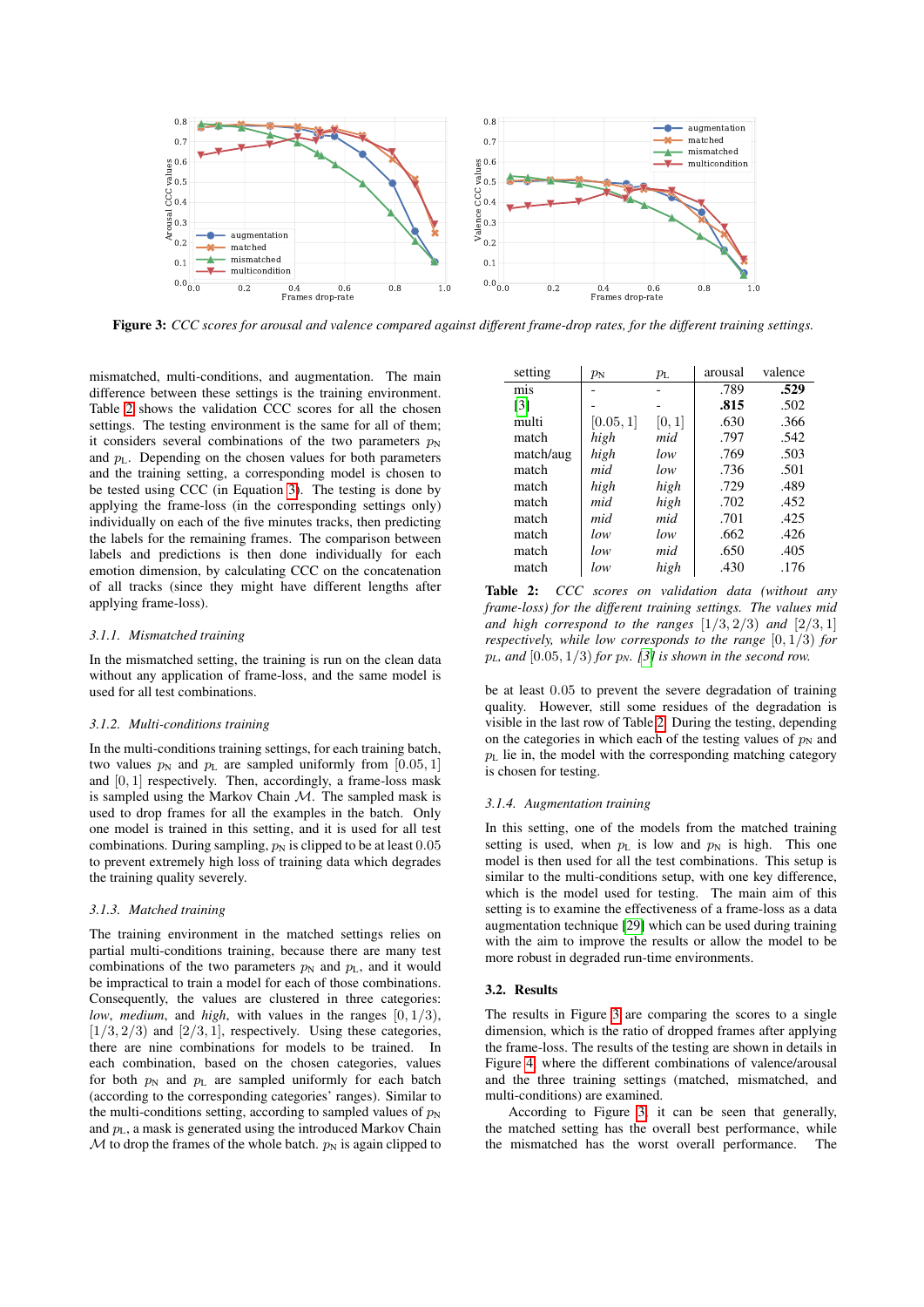<span id="page-3-1"></span>

Figure 4: *CCC* scores for valence and arousal, for the three matched, mismatched, and multi-conditions settings.  $p_N$  is the probability *to remain in a non-loss state,* p*<sup>L</sup> is the probability of remain in a loss state.*

performance of the matched setting is expected since the model gets trained on data which is the most similar to the test data, in comparison to the other settings. In addition, for a low drop-rate  $<$  0.5, the multi-conditions setting tends to have the worst performance, while the matched and mismatched settings are more or less on par.

The previous results were the main motivation to examine the augmentation setting, which tries to combine the advantages of the mismatched settings and multi-conditions, without matching the training and testing. In that case, one model is trained with parameters that cause a low drop-rate. The aim is to achieve the high performance of the matched settings for the low drop-rate, and resembles some of the high performance of the multi-conditions setting on the high drop-rate. The results according to Figure [3](#page-2-1) show that this is indeed the case. The augmentation setting achieves nearly similar performance like the matched setting for drop-rate  $< 0.5$ , while making some improvement over the mismatched setting for higher drop-rate.

After examining the results of the different settings, a strategy to overcome the frame-loss effects is to try to match the setting of the training environment to match the deployment environment. In case this matching is hard to be performed, a data augmentation technique can be a general purpose technique to use. For particular environments with severe degradation in the audio's quality, the training with multi-conditions setting can then be used.

# 4. Conclusions

<span id="page-3-0"></span>In this paper, the effects of frame-loss on the performance of automatic speech emotion recognition were examined. A Markov Chain model was utilised to model environments with frame-loss, where an audio stream can lose data packets during transmission. For such an examination, an end-to-end deep model was used for the experiments. The model mainly consists of convolution blocks and recurrent layers and the dataset

#### RECOLA was chosen for the experiments.

The experiments had mainly three settings: matched, mismatched, and multi-conditions settings. In all of the settings, the models were tested with a variety of possibilities of frame-loss, while the training was the crucial difference between the different settings. In the mismatched setting, the model was trained on clean data. In the matched setting, a variety of models were trained based on *low*, *mid*, or *high* values of the parameters. In the multi-conditions settings, one model was trained using a mixture of all parameters' combinations.

The results have shown that the matched settings had the best overall performance while the mismatched setting had the worst overall performance. The multi-conditions setting was on par with the matched settings for lossy data (with frame-loss rate  $> 0.5$ ). However, it was the worst on data with low frame-loss rate  $\langle 0.5, 0$ n the other hand, the matched and mismatched settings had an on par performance for data with low frame-loss rates  $< 0.5$ .

An additional setting was experimented to test out a general purpose solution for the frame-loss problem, namely training with frame-loss as a data augmentation mechanism, just using parameters that lead to low frame-loss rates. The augmentation has been shown as a compromise strategy to combine the advantages of the mismatched and multi-conditions settings, without matching the training to the test environments. It has shown a performance on low frame-loss rates which is on par to the matched setting, while for high frame-loss rates it has shown an improvement over the mismatched setting.

Future work should investigate the use of Packet Loss Concealment (PLC) methods [\[30\]](#page-4-29) in the context of SER instead of classical PLC [\[31\]](#page-4-30). This could include recent deep learning approaches including such from the image processing domain [\[32\]](#page-4-31) originally tailored for occlusion restoration, as it has repeatedly been shown that audio can well be modelled as an 'image' using the spectogram or related representations [\[33\]](#page-4-32).